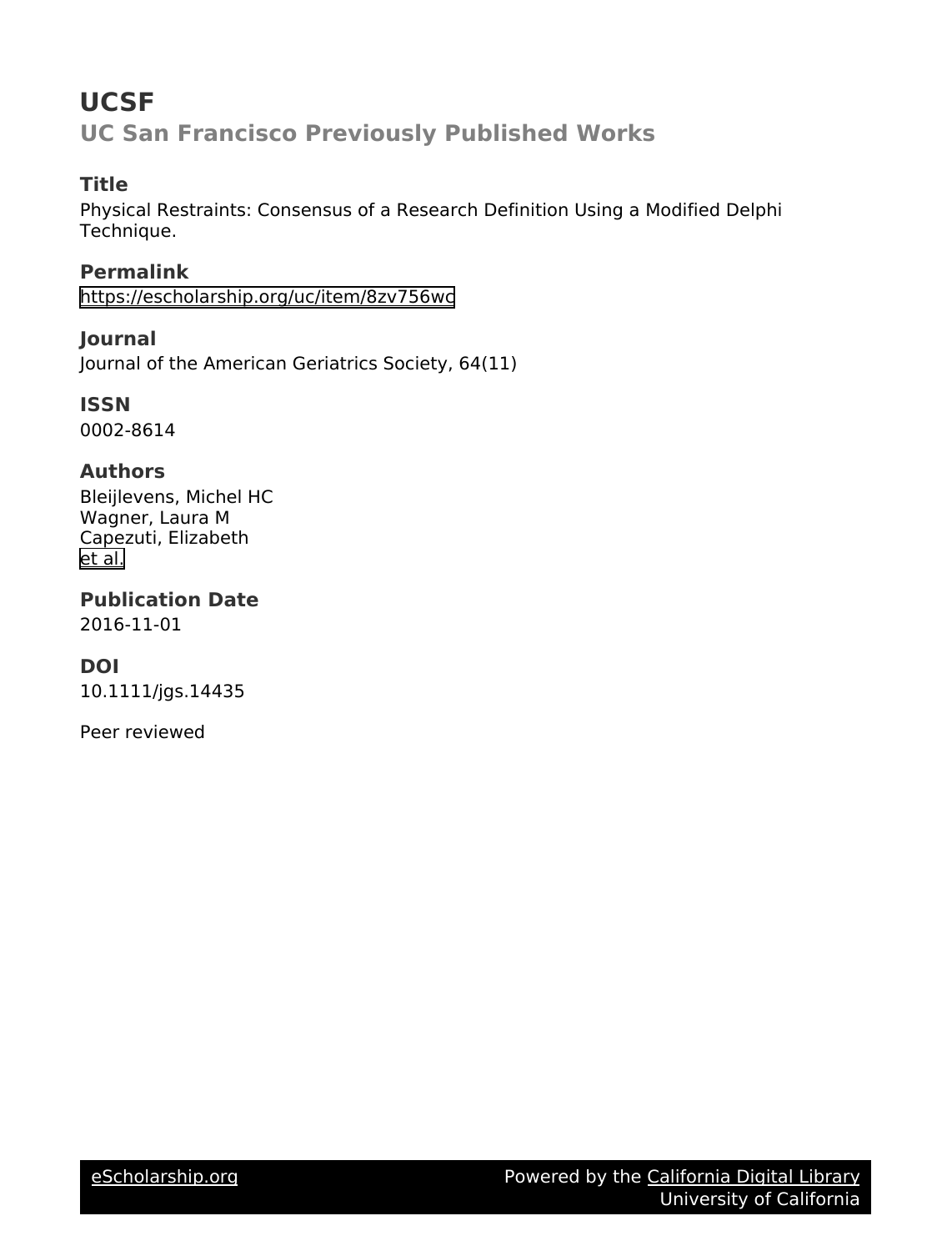# Physical Restraints: Consensus of a Research Definition Using a Modified Delphi Technique

Michel H. C. Bleijlevens, PhD,\* Laura M. Wagner, PhD, $\dot{f}$  Elizabeth Capezuti, PhD, $\dot{f}$  and Jan P. H. Hamers, PhD,<sup>\*</sup> on behalf of the International Physical Restraint Workgroup<sup>1</sup>

OBJECTIVES: To develop an internationally accepted research definition of physical restraint.

DESIGN: Comprehensive literature search followed by a web-based, three-round, modified Delphi technique comprising reviews and feedback.

SETTING: Clinical care settings.

PARTICIPANTS: An international group of 48 experts consisting of researchers and clinicians from 14 countries who have made sustained contribution to research and clinical application in the field of physical restraint in clinical care.

MEASUREMENTS: Data were collected using an online survey program and one in-person meeting. Results of the online survey and the in-person meeting were used for distribution in subsequent rounds until consensus on a definition was reached. Consensus was defined as 90% of the participating experts agreeing with the proposed definition of physical restraint.

RESULTS: Thirty-four different definitions were identified during the literature search and served as a starting point for the modified Delphi technique. After three rounds, 45 (95.7%) of 47 remaining experts agreed with the newly proposed definition: "Physical restraint is defined as any action or procedure that prevents a person's free body movement to a position of choice and/or normal access to his/her body by the use of any method, attached or adjacent to a person's body that he/she cannot control or remove easily."

CONCLUSION: A multidisciplinary, internationally representative panel of experts reached consensus on a research definition for physical restraints in older persons. This is a necessary step toward improved comparisons of

<sup>1</sup>The International Physical Restraint Workgroup partners and their affiliations are listed in Appendix S1.

Address correspondence to Michel H. C. Bleijlevens, Department of Health Services Research, CAPHRI, Maastricht University, P.O. Box 616, 6200 MD, Maastricht, the Netherlands. E-mail: m.bleijlevens@maastrichtuniversity.nl

DOI: 10.1111/jgs.14435

the prevalence of physical restraint use across studies and countries. This definition can further guide research interventions aimed at reducing use of physical restraints. J Am Geriatr Soc 2016.

Key words: definition; physical restraint; Delphi technique

Over the past 4 decades, the use of physical restraints in persons in clinical care has received significant attention from researchers, clinicians, policy-makers, and advocacy organizations. Physical restraints are pervasive and widely used around the world in long-term and acute care settings. Most studies have focused on reduction<sup>1-6</sup> or prevention of the use of physical restraints<sup>7-9</sup>, nursing staff attitude or perception toward their use, $10^{-14}$  and prevalence of their use.<sup>15–21</sup> Estimates of physical restraint prevalence vary widely (6–70%) from country to country.<sup>17,22</sup> This is attributed to differences in data collection methods but is mainly due to varied conceptual and operational definitions.<sup>23</sup>

Thus, it is difficult to compare outcomes across studies. For example, a systematic review of studies concerning use of physical restraints in adults in long-term and acute settings found that some studies had included the use of bedrails as a restraint but that other studies did not.<sup>24</sup> Because of this measurement bias, prevalence rates of physical restraint use cannot be easily compared. Furthermore, the interpretation of results from physical restraint clinical research would benefit from a consistent definition to better conduct comparative effectiveness research. Therefore, the aim of the current study was to develop an internationally accepted research definition of physical restraint in clinical care settings such as nursing homes and hospitals.

# METHODS

# Design

The current study first involved a comprehensive literature search followed by a web-based, three-round, modified Delphi technique. The modified Delphi technique consisted

From the \*Department of Health Services Research, School for Public Health and Primary Care, Maastricht University, Maastricht, the Netherlands; † Department of Community Health Systems, School of Nursing, University of California, San Francisco, California; and ‡ Hunter College, City University of New York, New York, New York.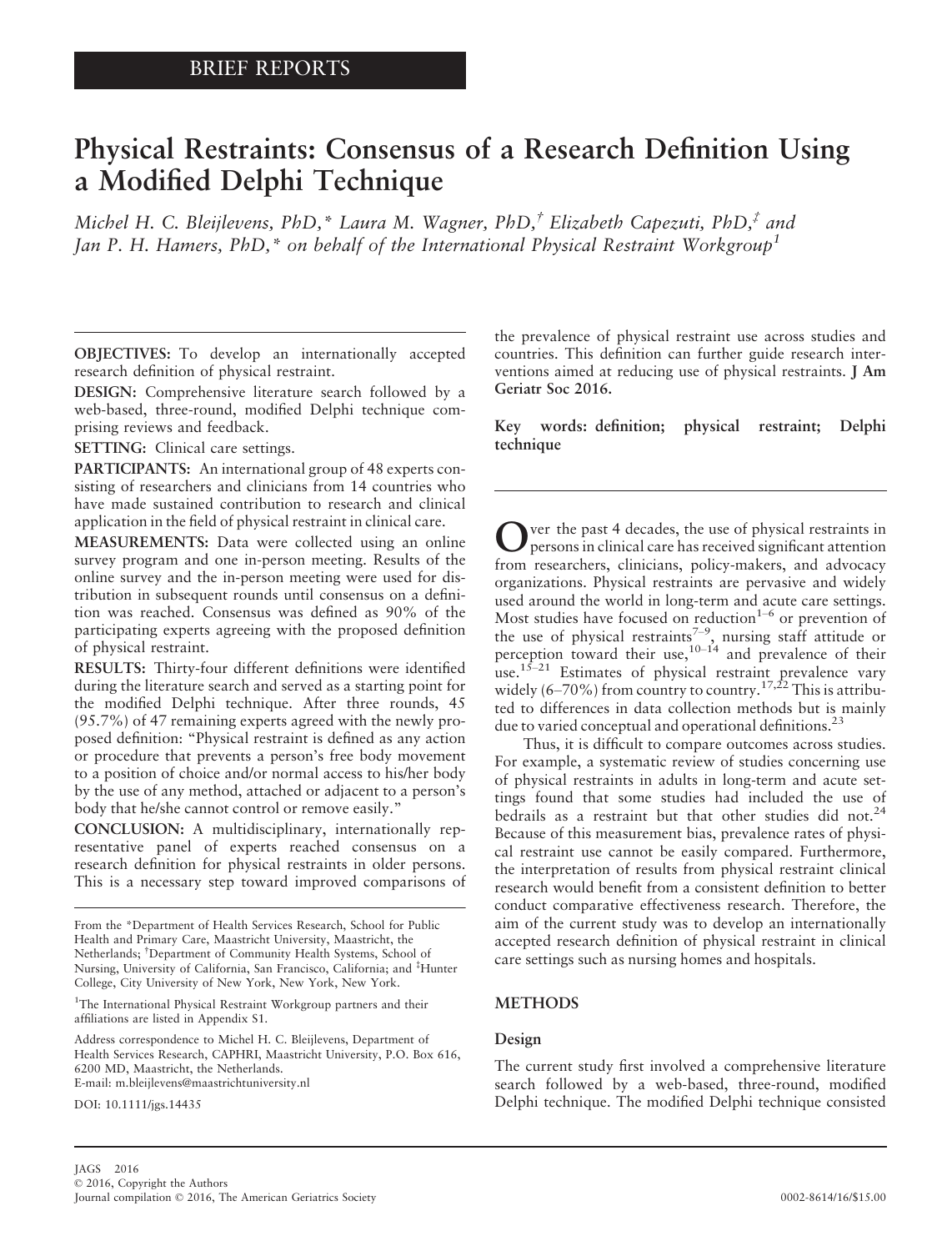of three rounds of reviews and feedback in which data were collected using an online survey program and one in-person meeting.

# Literature Search

A comprehensive literature search was conducted between June and September 2011 to identify existing definitions of physical restraints. A three-step search strategy was used. Search terms included physical restraints, definition, nursing homes, residential care facilities, acute care, intensive care unit (ICU), incidence, prevalence, elderly, and older persons. The electronic databases MEDLINE, CINAHL, Cochrane Library, and Embase were first searched to identify definitions and potential experts in the field. Then the reference lists from relevant papers were hand searched to identify additional definitions. Finally, a wider Internet search for sources of "gray literature" was conducted. All types of publications were included in the search procedures (e.g., governmental, educational and other institutional reports, research organization sites, conference proceedings and papers, dissertations). Thirty-four different definitions were identified and used as a starting point for the modified Delphi technique (definitions available from the corresponding author upon request).

#### Delphi Technique

The Delphi technique is a widely used method to assess consensus in the opinions of experts.<sup>25,26</sup> It is a groupfacilitated interaction process that is directed in a series of structured questionnaires or "rounds" of opinion collection and feedback.27 The Delphi technique is based on the principles of structuring of information flow, anonymity, and regular feedback. All information flows from a chairperson (central facilitator) enabling structured and anonymous participation.<sup>28</sup> It is not a method for creating new knowledge but rather a process for making the best use of available information.<sup>29</sup> In this study, the traditional Delphi technique was modified by adding an additional round of in-person discussion among some of the experts.

# Participants

As part of the literature search within the three-step strategy, researchers and clinicians who have made sustained contribution to research and clinical application in the field of physical restraint use in the care of older persons were identified as experts. Researchers were considered experts when they had credibility according to the target audience, indicated by authorship of at least one publication (in English) on physical restraints in a peer-reviewed journal in the last 3 decades. Experts were also recruited from the networks of the authors identified in the search. Experts were contacted through an e-mail invitation including a brief introduction of the study aim and purpose and were asked to participate in the Delphi survey. This e-mail included an invitation to a face-to-face meeting during the 2011 Annual Scientific Meeting of the Gerontological Society of America in Boston, Massachusetts. Experts participating in Round 1 were also asked to suggest other experts in the field who could be added to Round 2 of the Delphi survey.

# Data Collection and Analysis of the Survey

All experts who had agreed to participate in the Delphi survey received an e-mail in September 2011 that included a link to complete the online Round 1 survey. Participants were asked to complete each round within 2 weeks and were sent a reminder e-mail if they did not do so. After each round, a feedback report with a summary of the main results of the previous round was sent to the experts. During the first round, all 34 definitions identified in the literature were presented, as well as questions regarding the expert respondents' professional characteristics (e.g., country in which they practiced, role, background). The experts were asked to choose the three most-appropriate definitions from among the 34 listed and rank them in order of preference. The experts were also asked whether their chosen definitions met their criteria of what could be considered to be physical restraints and to provide suggestions to enhance these definitions.

The face-to-face meeting was then conducted during the November 2011 Annual Scientific Meeting of the Gerontological Society of America to provide an opportunity for open discussion among those attending. The results of the online survey and the in-person meeting were then used for distribution in subsequent rounds until consensus on an agreed-upon definition was reached. Consensus was defined as 90% of the participating experts agreeing with the proposed definition of physical restraint.

# **RESULTS**

#### Round 1

Of 49 experts invited to participate in the Delphi procedure, 40 agreed to participate, one refused because of personal circumstances, and eight did not respond despite repeated invitations. The participating experts originated from 13 countries (Australia  $(n = 2)$ ; Belgium  $(n = 1)$ ; Canada  $(n = 5)$ ; Finland  $(n = 2)$ ; Germany  $(n = 5)$ ; Hong Kong  $(n = 2)$ ; the Netherlands  $(n = 4)$ ; Norway  $(n = 1)$ ; Spain  $(n = 2)$ ; Sweden  $(n = 2)$ ; Switzerland  $(n = 2)$ ; United Kingdom  $(n = 2)$ ; United States  $(n = 10)$ . Thirty experts (75%) were employed as university researchers, and 28 (70%) were nurses. All 40 participants selected the three definitions that they thought were most appropriate and ranked them from 1 (best definition) to 3 in order of preference.

Seventeen (40%) of the experts participating in the first round attended the Annual Scientific Meeting of the Gerontological Society of America in Boston. In addition to discussing potential restraint definitions, the group identified a set of guiding principles. Experts concurred that consistency among researchers was the main purpose of a uniform definition. Also, the group agreed that a clear research definition would facilitate evidence-based practice change and governmental regulation. It was expected that a uniform research definition would eventually enable comparisons of restraint use across countries. The experts agreed that a restraint is a restraint, regardless of the setting or the intent of the user.

Table 1 has a summary of definitions selected in each round. Based on the survey results and the group discussion, four published definitions were selected in Round 1. All four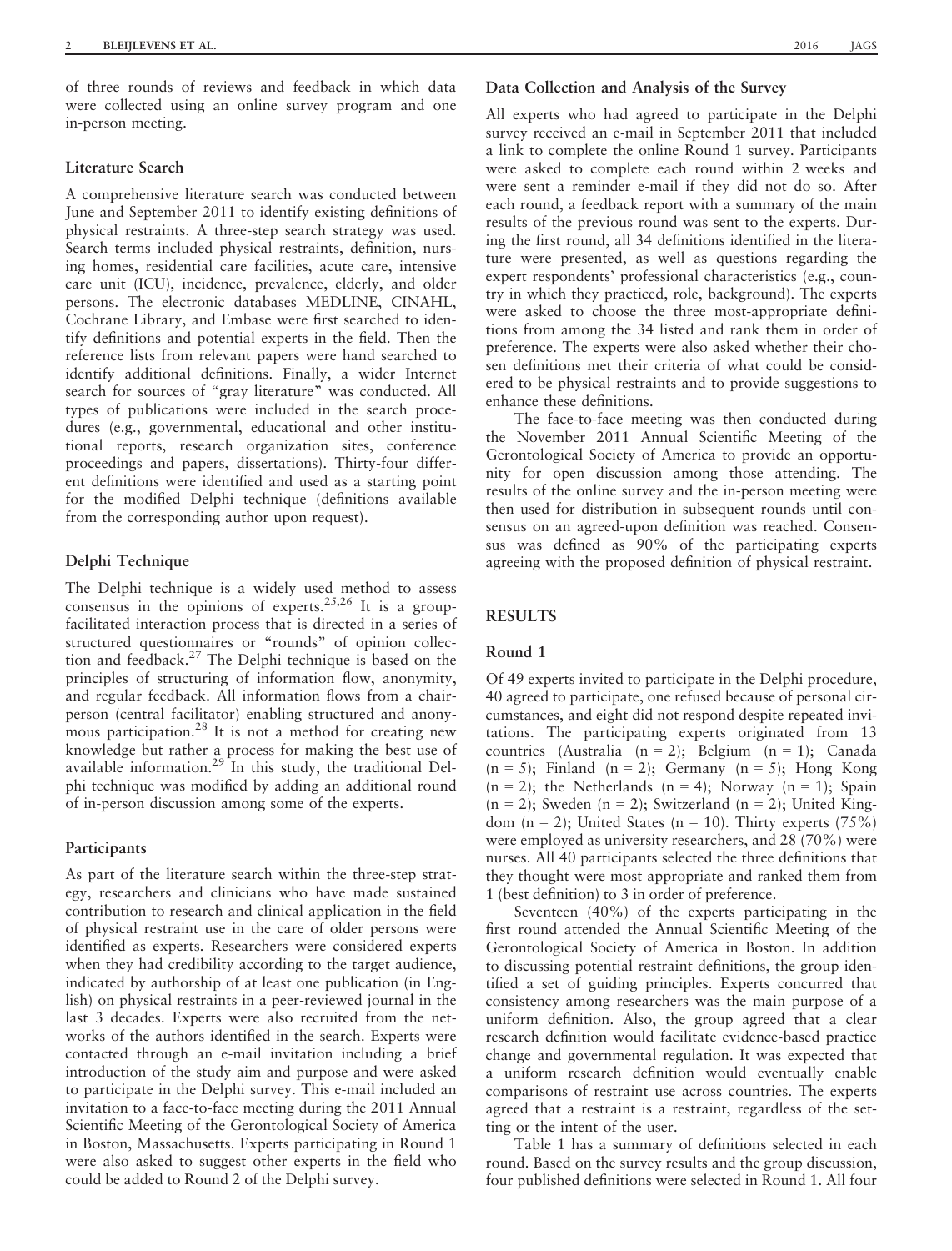definitions comprised three characteristics of physical restraints, which were present in all definitions: device, material, or equipment attached or adjacent to a person's body; cannot be easily removed; and prevents or restricts free body movement. Based on these three characteristics, a first draft definition of physical restraints was proposed as an outcome of the group meeting: "Physical restraint refers to actions or procedures that prevent a person's free body movement to a position of choice and/or normal access to his/her body by any manual method, physical or mechanical device, material, or equipment attached or adjacent to a person's body that a person cannot control or remove easily."

#### Round 2

In Round 2, eight additional participants were added to the expert panel from Canada (n = 2), South Korea (n = 1), Spain ( $n = 3$ ), the United Kingdom ( $n = 1$ ), and the United States ( $n = 1$ ). There was one nonresponder from Round 1, leaving 47 participants completed Round 2. Background characteristics of the participants in the expert panel were consistent with those participating in Round 1. In this round, 72% of the expert panel agreed with the definition proposed from the group meeting and the first round. The main feedback from experts regarding the definition related to the wording of "any manual method, physical or mechanical device, material, or equipment." The experts suggested that this was too specific and that "any method" would be sufficient. Some questioned whether the definition should address whether the use of a device was deliberately applied as a restraint, but most respondents agreed that the intention of physical restraint usage was not relevant,

Table 1. Delphi Technique Restraint Definitions After Each Round

| Factor                                   | Round 1                                                                                                                                                                                                                | Round <sub>2</sub>                                                                                                                                                                                                                                                                                                                                          | Round 3                                                                                                                                                                                                                                                                                                 |
|------------------------------------------|------------------------------------------------------------------------------------------------------------------------------------------------------------------------------------------------------------------------|-------------------------------------------------------------------------------------------------------------------------------------------------------------------------------------------------------------------------------------------------------------------------------------------------------------------------------------------------------------|---------------------------------------------------------------------------------------------------------------------------------------------------------------------------------------------------------------------------------------------------------------------------------------------------------|
| Participants, n                          | 40                                                                                                                                                                                                                     | 47                                                                                                                                                                                                                                                                                                                                                          | 47                                                                                                                                                                                                                                                                                                      |
| <b>Countries experts</b><br>were from, n | 13                                                                                                                                                                                                                     | 14                                                                                                                                                                                                                                                                                                                                                          | 14                                                                                                                                                                                                                                                                                                      |
| <b>Definitions</b>                       | 4                                                                                                                                                                                                                      | 1                                                                                                                                                                                                                                                                                                                                                           | 1                                                                                                                                                                                                                                                                                                       |
| Content                                  | Common<br>characteristics:<br>1) device,<br>material,<br>or equipment<br>attached or<br>adjacent to<br>a person's<br>body<br>2) cannot<br>be easily<br>removed<br>3) prevents or<br>restricts free<br>body<br>movement | Actions or<br>procedures<br>that prevent<br>a person's free<br>body<br>movement<br>to a position<br>of choice and/or<br>normal access<br>to his/her body<br>by any manual<br>method, physical<br>or mechanical<br>device, material,<br>or equipment<br>attached or<br>adjacent to a<br>person's body<br>that a person<br>cannot control<br>or remove easily | Any action or<br>procedure that<br>prevents a<br>person's<br>free body<br>movement to<br>a position of<br>choice and/or<br>normal access<br>to his/her<br>body by the<br>use of any<br>method.<br>attached or<br>adjacent to<br>a person's<br>body that<br>he/she cannot<br>control or<br>remove easily |
| Agreement, %                             | Not applicable                                                                                                                                                                                                         | 72                                                                                                                                                                                                                                                                                                                                                          | 96                                                                                                                                                                                                                                                                                                      |

because the consequences of physical restraint use remain the same. Finally, some experts suggested including a list of concrete items as examples of physical restraints, but such a list would never be all encompassing and was not included in the definition. In Round 3, the following final definition was proposed to the panel: "Physical restraint is defined as any action or procedure that prevents a person's free body movement to a position of choice and/or normal access to his/her body by the use of any method, attached or adjacent to a person's body that he/she cannot control or remove easily."

## Round 3

The same 47 experts as in Round 2 participated in Round 3. Forty-five (95.7%) of the experts agreed with the proposed definition in Round 3. The main objection of the two experts who did not agree is that this definition may be interpreted as including a wide range of treatments and medical devices.

#### DISCUSSION

A multidisciplinary, internationally representative panel of experts reached consensus on a research definition of physical restraints after three rounds of revisions: "Physical restraint is defined as any action or procedure that prevents a person's free body movement to a position of choice and/or normal access to his/her body by the use of any method, attached or adjacent to a person's body that he/she cannot control or remove easily."

#### Strengths and Limitations

The inclusion of experts from 14 countries who have conducted research concerning restraints in elder populations strengthened the process. Widespread use will depend on translating the definition into various languages, with back translation to ensure validity. Another strength is that the panel included individuals from seven disciplines, which provided various perspectives. Furthermore, the faceto-face meeting provided many of the experts an opportunity for interactive discussion of opposing and similar views. It is likely that the easy-to-use online survey format and multiple email reminders resulted in the high response rate of the survey over three rounds.<sup>27,30</sup>

A limitation of this study is that participants were a convenience sample of experts based on a review of the scientific literature conducted over the past 3 decades. A few experts were not included because of nonresponse to the survey or their research was not published in English. Another limitation was that the experts were primarily researchers, although many also held a clinical appointment. Although it is likely that this definition can be used in clinical practice, it may require further operationalization and evaluation.

#### Implications and Future Research

Despite the focus on formulating a research definition, there are some things to consider in applying this definition in research and clinical care. For example, splints and